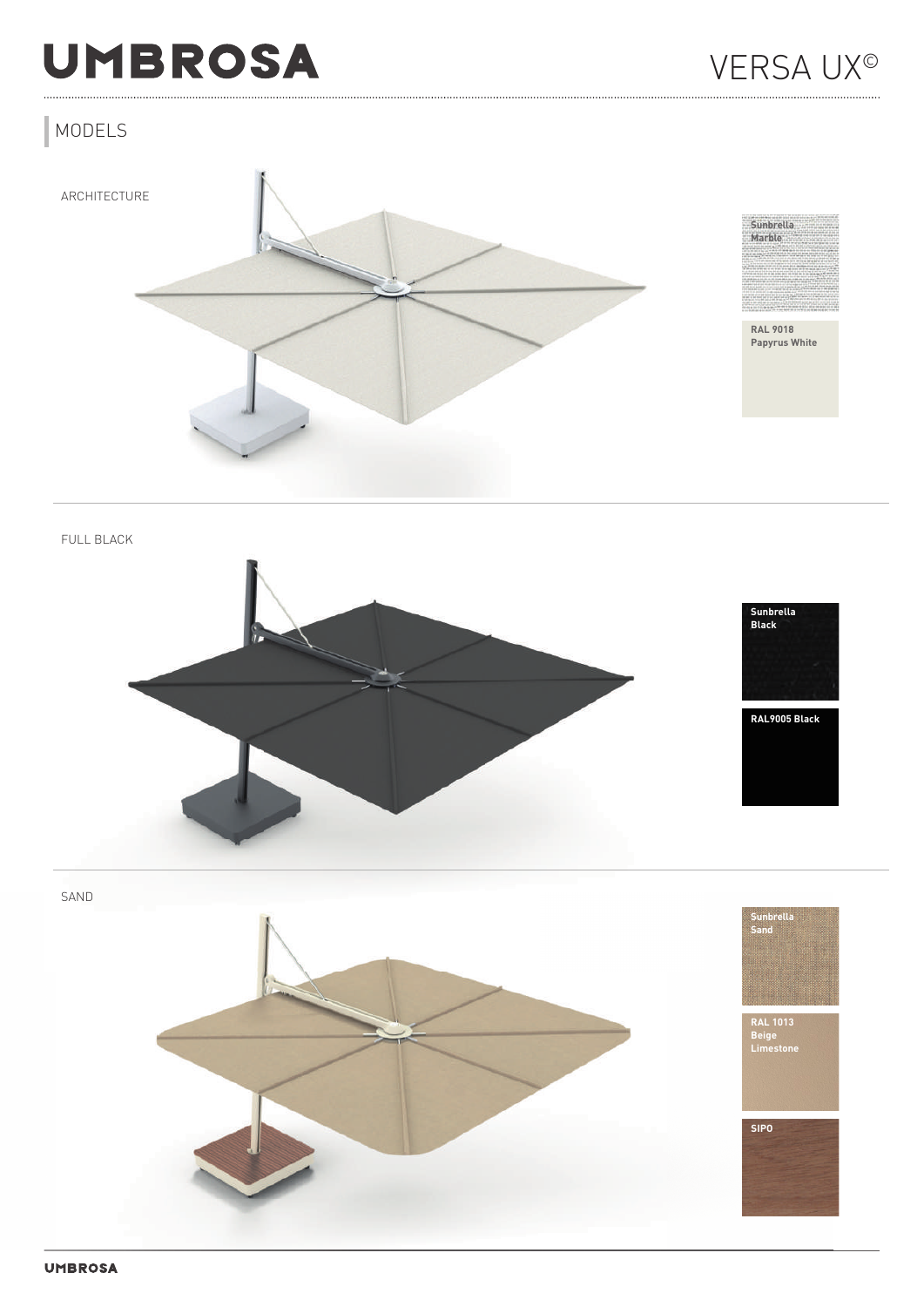## DIMENSIONS



## DIMENSIONS BASE (mm/ft)

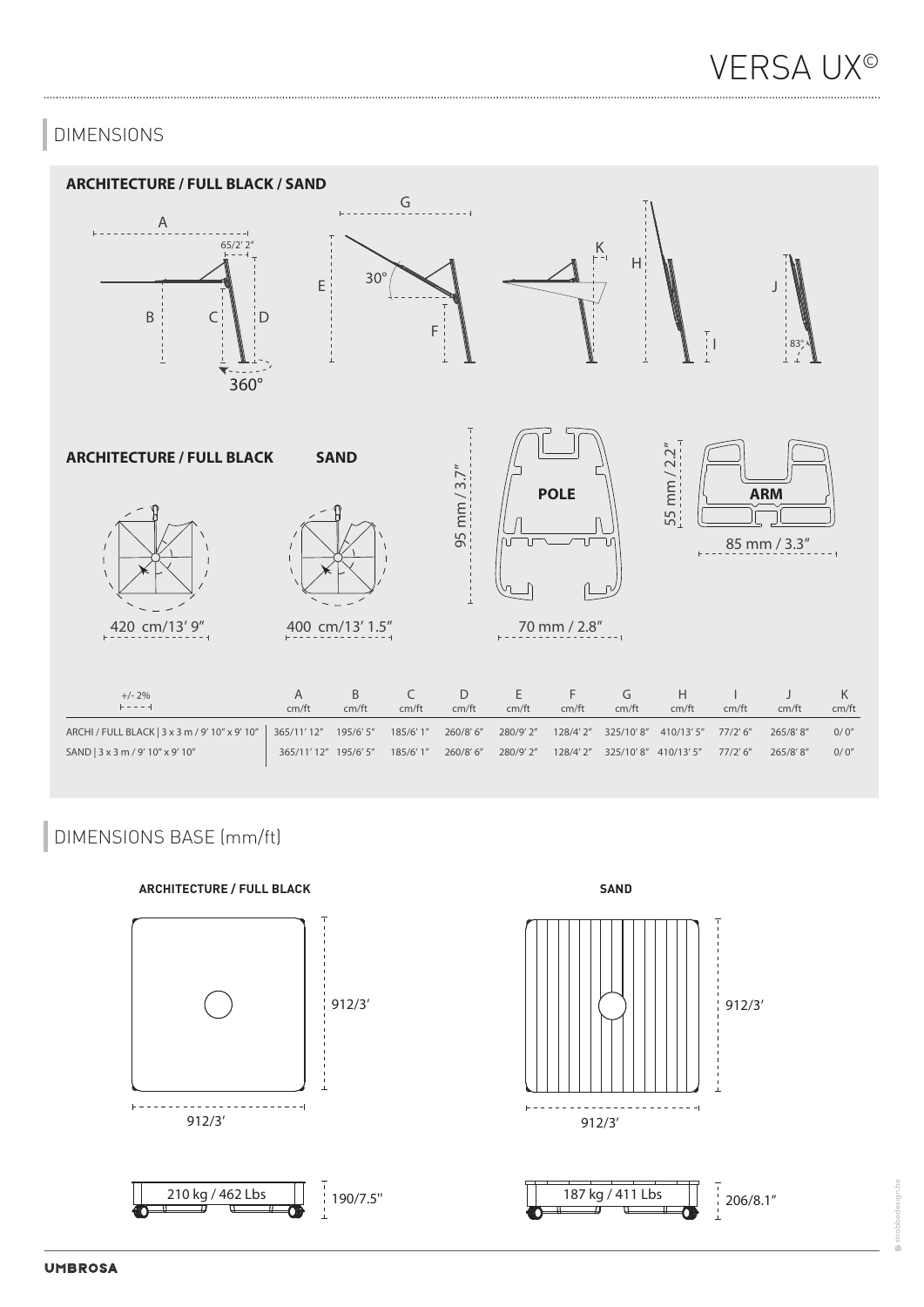## DIMENSIONS / MATERIALS SPIGOT (mm/ft)

### **ARCHITECTURE / FULL BLACK / SAND**





Galvanised steel 8mm/0.3" Galvanised steel 8mm/0.3"

## MATERIALS SUNBRELLA MARBLE RAL 9018 SUNBRELLA LIN RAL 6007 THERMO AYOUS SUNBRELLA LIN RAL 6007 THERMO AYOUS SUNBRELLA LI<br>The results of the results of the results of the results of the results of the results of the results of the r



#### FABRIC

More details – see spec sheet Fabrics and the state of the state of the state of the State State of the State of the State of the State of the State of the State of the State of the State of the State of the State of the S Sunbrella – 100% Acryl 260 gr/m²



Glass fiber ribs - Ø 16mm/0.63"



POLE Aluminum, powder coated



HANDLES

Casted aluminum, powder coated Stainless steel 316, polished



ARCHITECTURE / FULL BLACK Galvanised steel, powder coated RAL 9018 Papyrus White and RAL 9005 Black



BASE SAND



strobbedesign.be